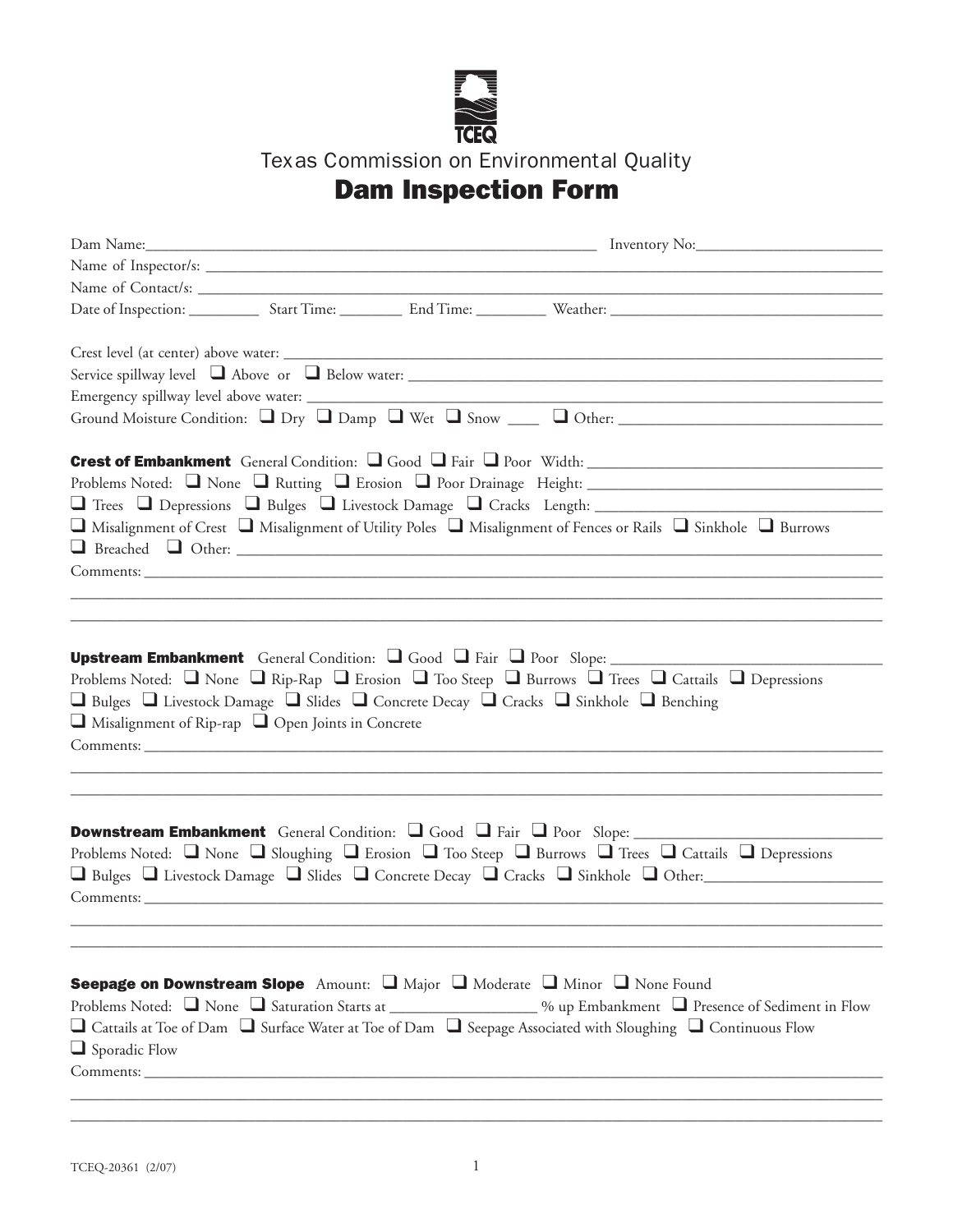| <b>Downstream Hazard Conditions</b> $\Box$ Narrow Canyon $\Box$ Wide Canyon $\Box$ Lightly Sloping Prairie $\Box$ Pastureland<br>□ Large Trees and Forest □ Brushy and Scrubby Forest □ No Homes □ Lightly Populated □ Moderately Populated<br>□ Densely Populated □ Industrial □ Businesses Estimated number of homes: __________________________                                                                                                                                                                             |
|--------------------------------------------------------------------------------------------------------------------------------------------------------------------------------------------------------------------------------------------------------------------------------------------------------------------------------------------------------------------------------------------------------------------------------------------------------------------------------------------------------------------------------|
| Service Inlet Structure General Condition: Q Good Q Fair Q Poor<br>Problems Noted: $\Box$ None $\Box$ Blockage $\Box$ Not Located $\Box$ Steel Corrosion $\Box$ Concrete Spalling $\Box$ Concrete Cracking<br>Reinforcement Corrosion Nissing Parts Timber Decay D Leakage Below Water Level D Inoperable Valve<br>$\Box$ Other:                                                                                                                                                                                               |
| <b>Service Outlet Structure</b> General Condition: Q Good Q Fair Q Poor<br>Problems Noted: $\Box$ None $\Box$ Blockage $\Box$ Not Located $\Box$ Corrosion of Conduit $\Box$ Presence of Sediment in Flow<br>$\Box$ Inaccessible $\Box$ Concrete Cracking $\Box$ Concrete Spalling $\Box$ Reinforcement Corrosion $\Box$ Misalignment of Walls/Slabs<br>$\Box$ Open Joints                                                                                                                                                     |
| Service Spillway Condition: Q Good Q Fair Q Poor Depth: ___________________ Width: _________________<br>Problems Noted: Q None Q Blockage Q Not Located Q Trees Q Burrows Q Back-Cutting Erosion Q Inaccessible<br>□ Livestock Damage □ Concrete Cracking □ Concrete Spalling □ Reinforcement Corrosion □ Damaged Water-stops<br>□ Open Joints □ Sinkholes □ Holes in Spillway Chute □ Seepage □ Misalignment of Walls/Slabs □ Damaged Gates<br>$\Box$ Nonfunctional Gates $\Box$ Lubrication of Gates $\Box$ Testing of Gates |
| Problems Noted: Q None Q Blockage Q Not Located Q Trees Q Burrows Q Back-Cutting Erosion Q Inaccessible<br>□ Livestock Damage □ Concrete Cracking □ Concrete Spalling □ Reinforcement Corrosion □ Damaged Water-stops<br>□ Open Joints □ Sinkholes □ Holes in Spillway Chute □ Seepage □ Misalignment of Walls/Slabs □ Damaged Gates<br>$\Box$ Nonfunctional Gates $\Box$ Lubrication of Gates $\Box$ Testing of Gates                                                                                                         |
| <b>Other Items</b> $\Box$ Major road along crest of dam $\Box$ Private road or driveway along crest of dam<br>$\Box$ Vehicle bridge along crest of dam $\Box$ Culverts built into crest of dam                                                                                                                                                                                                                                                                                                                                 |

\_\_\_\_\_\_\_\_\_\_\_\_\_\_\_\_\_\_\_\_\_\_\_\_\_\_\_\_\_\_\_\_\_\_\_\_\_\_\_\_\_\_\_\_\_\_\_\_\_\_\_\_\_\_\_\_\_\_\_\_\_\_\_\_\_\_\_\_\_\_\_\_\_\_\_\_\_\_\_\_\_\_\_\_\_\_\_\_\_\_\_\_\_\_\_\_\_\_\_\_\_\_\_\_\_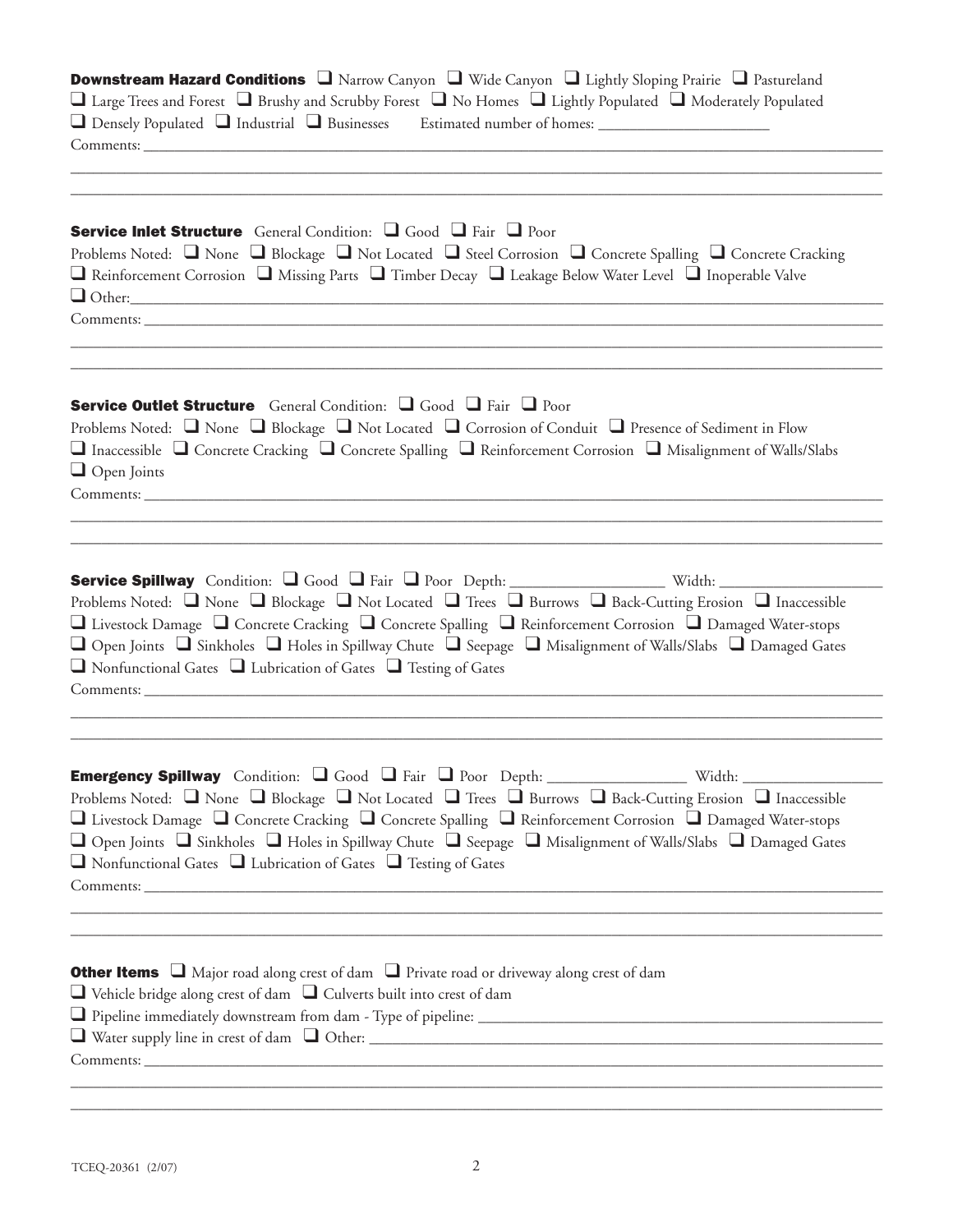## **Repair Items Ranked by Priority**

| Item 3:                                                                                                                                                                                                                                                                                                                                                                                                                                                                                                                                                   |
|-----------------------------------------------------------------------------------------------------------------------------------------------------------------------------------------------------------------------------------------------------------------------------------------------------------------------------------------------------------------------------------------------------------------------------------------------------------------------------------------------------------------------------------------------------------|
| Item $4:$                                                                                                                                                                                                                                                                                                                                                                                                                                                                                                                                                 |
| <b>Security Issues</b> $\Box$ Vehicle Accessible $\Box$ Vehicle Gates $\Box$ Vehicle Fences and Railing $\Box$ Pedestrian Accessible<br>$\Box$ Pedestrian Gates and Fences $\Box$ Obscured from Surveillance $\Box$ Locks $\Box$ Breaches in Fence $\Box$ Evidence of Parties<br>$\Box$ Graffiti $\Box$ Security System<br>Comments: Comments: Comments: Comments: Comments: Comments: Comments: Comments: Comments: Comments: Comments: Comments: Comments: Comments: Comments: Comments: Comments: Comments: Comments: Comments: Comments: Comments: Co |
| $\Box$ Manual Gate Operations $\Box$ Powered Gate Operations $\Box$ Automated Gate Operations                                                                                                                                                                                                                                                                                                                                                                                                                                                             |
|                                                                                                                                                                                                                                                                                                                                                                                                                                                                                                                                                           |
|                                                                                                                                                                                                                                                                                                                                                                                                                                                                                                                                                           |
| <b>Communications</b> $\Box$ Directory Available $\Box$ 24-Hour Coverage $\Box$ Telephone Available at Dam                                                                                                                                                                                                                                                                                                                                                                                                                                                |
|                                                                                                                                                                                                                                                                                                                                                                                                                                                                                                                                                           |
| <b>Emergency Action Plan</b> $\Box$ Available $\Box$ Filed with TCEQ $\Box$ Change in Downstream Hazard                                                                                                                                                                                                                                                                                                                                                                                                                                                   |
| <b>Instrumentation</b> $\Box$ Present $\Box$ Adequately Maintained $\Box$ Inadequately Maintained $\Box$ Operational $\Box$ Data Collected<br>$\Box$ Data Analyzed $\Box$ Adequately Protected                                                                                                                                                                                                                                                                                                                                                            |
|                                                                                                                                                                                                                                                                                                                                                                                                                                                                                                                                                           |
| <b>Early Warning System</b> $\Box$ Present $\Box$ Adequately Maintained $\Box$ Inadequately Maintained $\Box$ Operational                                                                                                                                                                                                                                                                                                                                                                                                                                 |
|                                                                                                                                                                                                                                                                                                                                                                                                                                                                                                                                                           |
|                                                                                                                                                                                                                                                                                                                                                                                                                                                                                                                                                           |